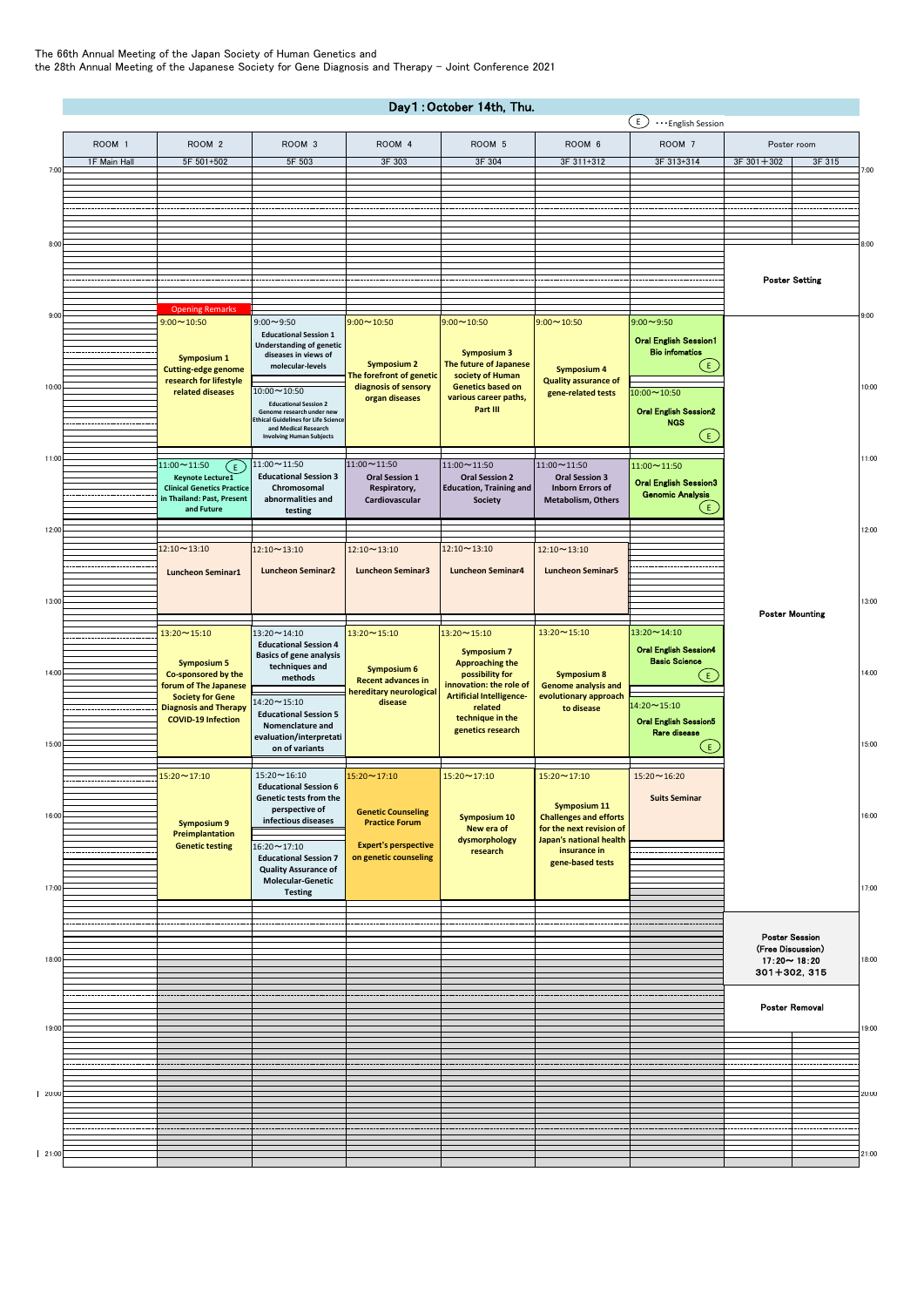## The 66th Annual Meeting of the Japan Society of Human Genetics and the 28th Annual Meeting of the Japanese Society for Gene Diagnosis and Therapy – Joint Conference 2021

|       | Day2: October 15th, Fri.<br>$\left(\overline{E}\right)$<br>· · · English Session               |                                                 |                                                                                   |                                                                                                                                                                                 |                                                                                                        |                                                                                                                                                 |                                                                                                                                             |                                            |        |  |  |  |
|-------|------------------------------------------------------------------------------------------------|-------------------------------------------------|-----------------------------------------------------------------------------------|---------------------------------------------------------------------------------------------------------------------------------------------------------------------------------|--------------------------------------------------------------------------------------------------------|-------------------------------------------------------------------------------------------------------------------------------------------------|---------------------------------------------------------------------------------------------------------------------------------------------|--------------------------------------------|--------|--|--|--|
|       | ROOM 1                                                                                         | ROOM <sub>2</sub>                               | ROOM 3                                                                            | ROOM 4                                                                                                                                                                          | ROOM 5                                                                                                 | ROOM 6                                                                                                                                          | ROOM 7                                                                                                                                      | Poster room                                |        |  |  |  |
|       | 1F Main Hall                                                                                   | 5F 501+502                                      | 5F 503                                                                            | 3F 303                                                                                                                                                                          | 3F 304                                                                                                 | 3F 311+312                                                                                                                                      | 3F 313+314                                                                                                                                  | $3F 301 + 302$                             | 3F 315 |  |  |  |
| 7:00  |                                                                                                |                                                 |                                                                                   |                                                                                                                                                                                 |                                                                                                        |                                                                                                                                                 |                                                                                                                                             |                                            |        |  |  |  |
|       |                                                                                                |                                                 |                                                                                   |                                                                                                                                                                                 |                                                                                                        |                                                                                                                                                 |                                                                                                                                             |                                            |        |  |  |  |
| 8:00  |                                                                                                |                                                 |                                                                                   |                                                                                                                                                                                 |                                                                                                        |                                                                                                                                                 |                                                                                                                                             |                                            |        |  |  |  |
|       |                                                                                                |                                                 |                                                                                   |                                                                                                                                                                                 |                                                                                                        |                                                                                                                                                 |                                                                                                                                             |                                            |        |  |  |  |
|       | $8:30 \sim 10:20$                                                                              | $8:30 - 10:20$                                  | $8:30 - 9:20$                                                                     | $8:30 - 10:20$                                                                                                                                                                  | $8:30 - 10:20$                                                                                         | $8:30 - 10:20$                                                                                                                                  | $8:30 - 10:20$                                                                                                                              |                                            |        |  |  |  |
|       |                                                                                                |                                                 | <b>Educational Session 8</b><br>Genetic<br>counseling/Genomic                     | <b>Symposium 14</b><br><b>Roles and challenges of</b><br><b>Genetic Expert certified</b><br>by the Japanese Society<br>for Gene<br>diagnosis and therapy in<br>genomic medicine | <b>Symposium 15</b><br><b>Comprehensive care for</b><br>individuals who have a<br>chromosomal syndrome | <b>Symposium 16</b><br><b>History of Japanese</b><br>Archipelago people<br>(Yaponesian) inferred<br>from ancient and<br>modern human<br>genomes | <b>Symposium 17</b><br><b>ASHG-ESHG-JSHG Joint</b><br><b>Symposium "Genomic</b><br>Medicine"<br><b>Global trends in</b><br>genomic medicine |                                            |        |  |  |  |
| 9:00  | <b>Symposium 12</b><br><b>Current trends and</b><br>issues of regulating<br>direct to consumer |                                                 |                                                                                   |                                                                                                                                                                                 |                                                                                                        |                                                                                                                                                 |                                                                                                                                             |                                            |        |  |  |  |
|       |                                                                                                | <b>Symposium 13</b><br>Virus genome vs host     | counseling                                                                        |                                                                                                                                                                                 |                                                                                                        |                                                                                                                                                 |                                                                                                                                             | <b>Poster Setting</b>                      |        |  |  |  |
|       |                                                                                                | genome: focus on SARS-<br>$CoV-2$               | $9:30 - 10:20$                                                                    |                                                                                                                                                                                 |                                                                                                        |                                                                                                                                                 |                                                                                                                                             |                                            |        |  |  |  |
|       | genetic testing in Japan                                                                       |                                                 | <b>Educational Session 9</b><br><b>Hereditary cancers in</b><br>clinical practice |                                                                                                                                                                                 |                                                                                                        |                                                                                                                                                 |                                                                                                                                             |                                            |        |  |  |  |
| 10:00 |                                                                                                |                                                 |                                                                                   |                                                                                                                                                                                 |                                                                                                        |                                                                                                                                                 | $\bigodot$                                                                                                                                  |                                            |        |  |  |  |
|       |                                                                                                |                                                 |                                                                                   |                                                                                                                                                                                 |                                                                                                        |                                                                                                                                                 |                                                                                                                                             |                                            |        |  |  |  |
|       | $10:30 \sim 11:20$                                                                             |                                                 |                                                                                   |                                                                                                                                                                                 |                                                                                                        |                                                                                                                                                 |                                                                                                                                             |                                            |        |  |  |  |
|       |                                                                                                |                                                 |                                                                                   |                                                                                                                                                                                 |                                                                                                        |                                                                                                                                                 |                                                                                                                                             |                                            |        |  |  |  |
| 11:00 | <b>Presidential Lecture</b>                                                                    |                                                 |                                                                                   |                                                                                                                                                                                 |                                                                                                        |                                                                                                                                                 |                                                                                                                                             |                                            |        |  |  |  |
|       |                                                                                                |                                                 |                                                                                   |                                                                                                                                                                                 |                                                                                                        |                                                                                                                                                 |                                                                                                                                             |                                            |        |  |  |  |
|       | 11:30~12:20                                                                                    |                                                 |                                                                                   |                                                                                                                                                                                 |                                                                                                        |                                                                                                                                                 |                                                                                                                                             |                                            |        |  |  |  |
|       |                                                                                                |                                                 |                                                                                   |                                                                                                                                                                                 |                                                                                                        |                                                                                                                                                 |                                                                                                                                             |                                            |        |  |  |  |
| 12:00 | <b>Special Lecture</b>                                                                         |                                                 |                                                                                   |                                                                                                                                                                                 |                                                                                                        |                                                                                                                                                 |                                                                                                                                             |                                            |        |  |  |  |
|       |                                                                                                |                                                 |                                                                                   |                                                                                                                                                                                 |                                                                                                        |                                                                                                                                                 |                                                                                                                                             |                                            |        |  |  |  |
|       |                                                                                                |                                                 |                                                                                   |                                                                                                                                                                                 |                                                                                                        |                                                                                                                                                 |                                                                                                                                             |                                            |        |  |  |  |
|       |                                                                                                | 12:40~13:40                                     | $12:40 \sim 13:40$                                                                | 12:40~13:40                                                                                                                                                                     | 12:40~13:40                                                                                            | 12:40~13:40                                                                                                                                     |                                                                                                                                             |                                            |        |  |  |  |
| 13:00 |                                                                                                | <b>Luncheon Seminar6</b>                        | <b>Luncheon Seminar7</b>                                                          | <b>Luncheon Seminar8</b>                                                                                                                                                        | <b>Luncheon Seminar9</b>                                                                               | Luncheon Seminar10                                                                                                                              |                                                                                                                                             |                                            |        |  |  |  |
|       |                                                                                                |                                                 |                                                                                   |                                                                                                                                                                                 |                                                                                                        |                                                                                                                                                 |                                                                                                                                             |                                            |        |  |  |  |
|       |                                                                                                |                                                 |                                                                                   |                                                                                                                                                                                 |                                                                                                        |                                                                                                                                                 |                                                                                                                                             |                                            |        |  |  |  |
|       |                                                                                                |                                                 |                                                                                   |                                                                                                                                                                                 |                                                                                                        |                                                                                                                                                 |                                                                                                                                             | <b>Poster Mounting</b>                     |        |  |  |  |
|       |                                                                                                |                                                 |                                                                                   |                                                                                                                                                                                 |                                                                                                        |                                                                                                                                                 |                                                                                                                                             |                                            |        |  |  |  |
| 14:00 | $13:50 \sim 14:40$                                                                             | 13:50~14:40                                     | 13:50~14:40                                                                       | 13:50~14:40                                                                                                                                                                     | 13:50~14:40                                                                                            | $13:50 \sim 14:40$                                                                                                                              | 13:50~14:40                                                                                                                                 |                                            |        |  |  |  |
|       | <b>Oral Presentation</b><br><b>Award Session</b>                                               | <b>Oral Session 4</b><br><b>Cancer Genetics</b> | <b>Oral Session 5</b><br><b>Hereditary Breast</b>                                 | <b>Oral Session 6</b><br>Skin, Nerve and Muscle                                                                                                                                 | <b>Oral Session 7</b><br>Cytogenetics,                                                                 | <b>Oral Session 8</b><br>Multifactorial,                                                                                                        | <b>Oral English Session6</b><br>Skin/Nerve/muscle                                                                                           |                                            |        |  |  |  |
|       | (E)                                                                                            |                                                 | Cancer                                                                            |                                                                                                                                                                                 | <b>Population Genetics</b>                                                                             | <b>Endocrine System</b>                                                                                                                         | (E.,                                                                                                                                        |                                            |        |  |  |  |
|       |                                                                                                |                                                 |                                                                                   |                                                                                                                                                                                 |                                                                                                        |                                                                                                                                                 |                                                                                                                                             |                                            |        |  |  |  |
| 15:00 | $15:00 \sim 15:30$                                                                             |                                                 |                                                                                   |                                                                                                                                                                                 |                                                                                                        |                                                                                                                                                 |                                                                                                                                             |                                            |        |  |  |  |
|       | <b>JSGDT General meeting</b>                                                                   |                                                 |                                                                                   |                                                                                                                                                                                 |                                                                                                        |                                                                                                                                                 |                                                                                                                                             |                                            |        |  |  |  |
|       | $15:30 \sim 16:20$<br>$\left(\mathsf{E}\right)$                                                |                                                 |                                                                                   |                                                                                                                                                                                 |                                                                                                        |                                                                                                                                                 |                                                                                                                                             |                                            |        |  |  |  |
|       | <b>Plenary Lecture</b><br>tions of genomics t                                                  |                                                 |                                                                                   |                                                                                                                                                                                 |                                                                                                        |                                                                                                                                                 |                                                                                                                                             |                                            |        |  |  |  |
|       | 16:00 disease diagnosis and treatment<br>at the Manton Center for                              |                                                 |                                                                                   |                                                                                                                                                                                 |                                                                                                        |                                                                                                                                                 |                                                                                                                                             |                                            |        |  |  |  |
|       | <b>Orphan Disease Research</b><br>16:20~17:10                                                  |                                                 |                                                                                   |                                                                                                                                                                                 |                                                                                                        |                                                                                                                                                 |                                                                                                                                             |                                            |        |  |  |  |
|       |                                                                                                |                                                 |                                                                                   |                                                                                                                                                                                 |                                                                                                        |                                                                                                                                                 |                                                                                                                                             |                                            |        |  |  |  |
|       | <b>Award Lecture</b>                                                                           |                                                 |                                                                                   |                                                                                                                                                                                 |                                                                                                        |                                                                                                                                                 |                                                                                                                                             |                                            |        |  |  |  |
| 17:00 |                                                                                                |                                                 |                                                                                   |                                                                                                                                                                                 |                                                                                                        |                                                                                                                                                 |                                                                                                                                             |                                            |        |  |  |  |
|       | 17:10~17:35<br>The Journal of Human Genetics                                                   |                                                 |                                                                                   |                                                                                                                                                                                 |                                                                                                        |                                                                                                                                                 |                                                                                                                                             |                                            |        |  |  |  |
|       | <b>Young Scientist Award Lectures</b>                                                          |                                                 |                                                                                   |                                                                                                                                                                                 |                                                                                                        |                                                                                                                                                 |                                                                                                                                             |                                            |        |  |  |  |
|       |                                                                                                |                                                 |                                                                                   |                                                                                                                                                                                 |                                                                                                        |                                                                                                                                                 |                                                                                                                                             |                                            |        |  |  |  |
| 18:00 |                                                                                                |                                                 |                                                                                   |                                                                                                                                                                                 |                                                                                                        |                                                                                                                                                 |                                                                                                                                             |                                            |        |  |  |  |
|       |                                                                                                |                                                 |                                                                                   |                                                                                                                                                                                 |                                                                                                        |                                                                                                                                                 |                                                                                                                                             | <b>Poster Session</b><br>(Free Discussion) |        |  |  |  |
|       |                                                                                                |                                                 |                                                                                   |                                                                                                                                                                                 |                                                                                                        |                                                                                                                                                 |                                                                                                                                             | $18:00 \sim 19:00$                         |        |  |  |  |
|       |                                                                                                |                                                 |                                                                                   |                                                                                                                                                                                 |                                                                                                        |                                                                                                                                                 |                                                                                                                                             | $301 + 302$ , $315$                        |        |  |  |  |
| 19:00 |                                                                                                |                                                 |                                                                                   |                                                                                                                                                                                 |                                                                                                        |                                                                                                                                                 |                                                                                                                                             |                                            |        |  |  |  |
|       |                                                                                                |                                                 |                                                                                   |                                                                                                                                                                                 |                                                                                                        |                                                                                                                                                 |                                                                                                                                             | Poster Removal                             |        |  |  |  |
|       |                                                                                                |                                                 |                                                                                   |                                                                                                                                                                                 |                                                                                                        |                                                                                                                                                 |                                                                                                                                             |                                            |        |  |  |  |
|       |                                                                                                |                                                 |                                                                                   |                                                                                                                                                                                 |                                                                                                        |                                                                                                                                                 |                                                                                                                                             |                                            |        |  |  |  |
| 20:00 |                                                                                                |                                                 |                                                                                   |                                                                                                                                                                                 |                                                                                                        |                                                                                                                                                 |                                                                                                                                             |                                            |        |  |  |  |
|       |                                                                                                |                                                 |                                                                                   |                                                                                                                                                                                 |                                                                                                        |                                                                                                                                                 |                                                                                                                                             |                                            |        |  |  |  |
|       |                                                                                                |                                                 |                                                                                   |                                                                                                                                                                                 |                                                                                                        |                                                                                                                                                 |                                                                                                                                             |                                            |        |  |  |  |